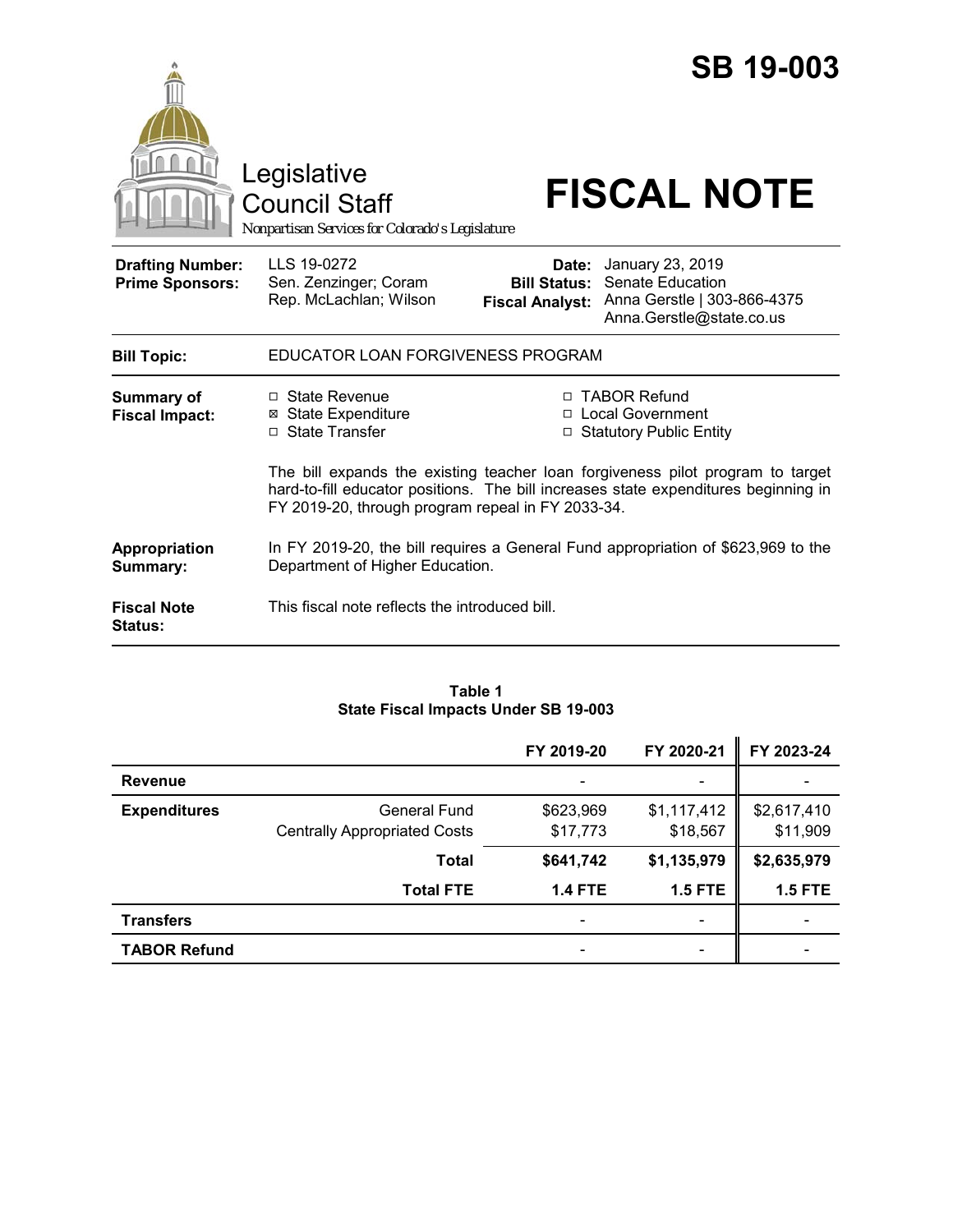January 23, 2019

## **Summary of Legislation**

Under current law, a teacher loan forgiveness pilot program in the Department of Higher Education provides loan repayment for teachers in high-poverty schools in rural areas, or in positions in math, science, special education, or linguistically diverse education. The program, which was created in 2001, has not been funded for several years and repeals on July 1, 2019.

The bill renames the program the Educator Loan Forgiveness Program and makes the following changes:

- expands the program to include principals and special service providers;
- specifies the loans that are eligible for repayment;
- changes the definition of qualified position from one in a high-poverty schools to a hard-to-staff position in a rural school district or content shortage area;
- modifies annual reporting requirements; and
- extends the program's repeal date to September 1, 2033.

The bill specifies that eligible educators may receive up to \$5,000 in loan forgiveness for each year of employment in a qualified position, for up to five years. The Colorado Commission on Higher Education (CCHE) must approve up to 100 educators per year for participation in the program. If more than 100 applications are received, CCHE must prioritize applicants who have contracted for a qualified position in a rural school and in a content shortage area, followed by those who have contracted for a qualified position in a rural school, and finally those who have contracted for a qualified position in a content shortage area.

The bill removes the requirement that the Colorado Department of Education (CDE) identify highpoverty elementary schools in rural areas, and instead requires that CDE identify rural schools and districts, content shortage areas, and positions that are hard to fill due to geographical and/or content shortage areas.

### **State Expenditures**

The bill increases state expenditures in the Department of Higher Education by \$641,742 in FY 2019-20 and \$1,135,979 in FY 2020-21. The program will be fully implemented in beginning in FY 2023-24; costs in that year continue until the program is repealed in FY 2033-34. Expenditures are from the General Fund and are listed in Table 2 and discussed below.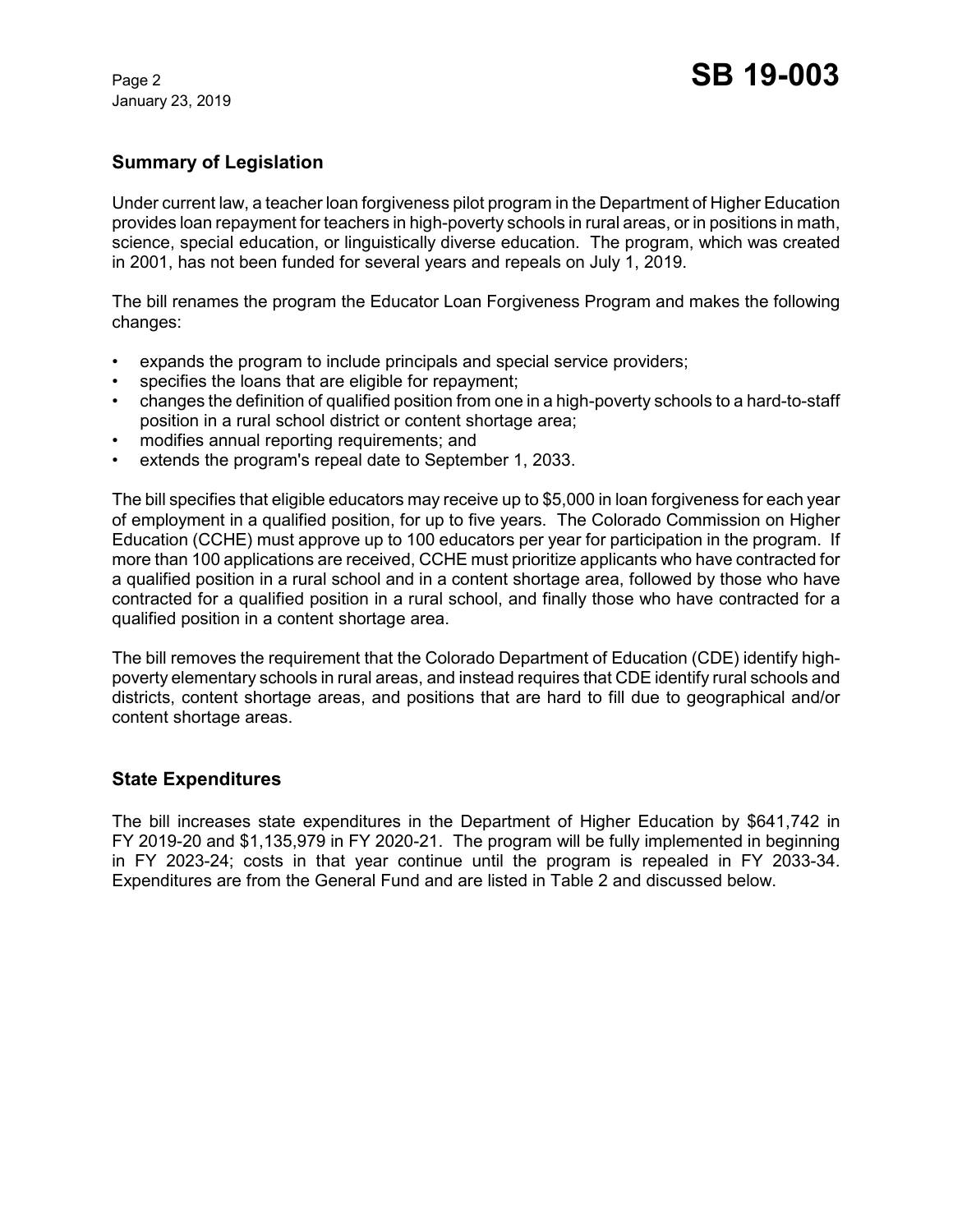|                                       | FY 2019-20      | FY 2020-21        | FY 2023-24        |
|---------------------------------------|-----------------|-------------------|-------------------|
| <b>Department of Higher Education</b> |                 |                   |                   |
| <b>Personal Services</b>              | \$113,138       | \$115,987         | \$115,987         |
| Operating and Capital Outlay Expenses | \$10,831        | \$1,425           | \$1,425           |
| Loan Repayments                       | up to \$500,000 | up to \$1,000,000 | up to \$2,500,000 |
| Centrally Appropriated Costs*         | \$17,773        | \$18,567          | \$18,567          |
| FTE - Personal Services               | <b>1.4 FTE</b>  | 1.5 FTE           | 1.5 FTE           |
| <b>Total Cost</b>                     | \$641,742       | \$1,135,979       | \$2,635,979       |
| <b>Total FTE</b><br>.<br>.            | <b>1.4 FTE</b>  | <b>1.5 FTE</b>    | <b>1.5 FTE</b>    |

**Table 2 Expenditures Under SB 19-003**

 *\* Centrally appropriated costs are not included in the bill's appropriation.*

**Personal services.** DHE requires 1.5 FTE to implement the program, including developing an application and award process, conducting outreach, establishing a process for payments to be made to loan servicers, and processing applications and payments. The FTE includes staff time for a program manager and accounting staff. As the program is phased in, workload shifts from additional hours for program development and initial outreach to processing additional payments as the number of participants increases through FY 2023-24. Program administration continues on an ongoing basis. The fiscal note assumes that one payment will be made per recipient per year and that the personnel costs will begin in FY 2019-20. Personnel costs in FY 2019-20 are prorated for the General Fund paydate shift.

**Loan repayments.** Up to 100 educators will receive \$5,000 per year for five years; as a result, loan repayments phase in over the first five years of implementation. The bill requires \$500,000 in FY 2019-20, \$1.0 million in FY 2020-21, and so on, with up to \$2.5 million required in FY 2023-24 at full implementation until program repeal in FY 2033-34..

**Department of Education.** The bill also increases the workload in CDE by a minimal amount to identify geographic and content shortage areas. No change in appropriations is required.

**Centrally appropriated costs.** Pursuant to a Joint Budget Committee policy, certain costs associated with this bill are addressed through the annual budget process and centrally appropriated in the Long Bill or supplemental appropriations bills, rather than in this bill. These costs, which include employee insurance and supplemental employee retirement payments, are estimated to be \$17,773 in FY 2019-20 and \$18,567 in FY 2020-21.

### **Effective Date**

The bill takes effect upon signature of the Governor, or upon becoming law without his signature.